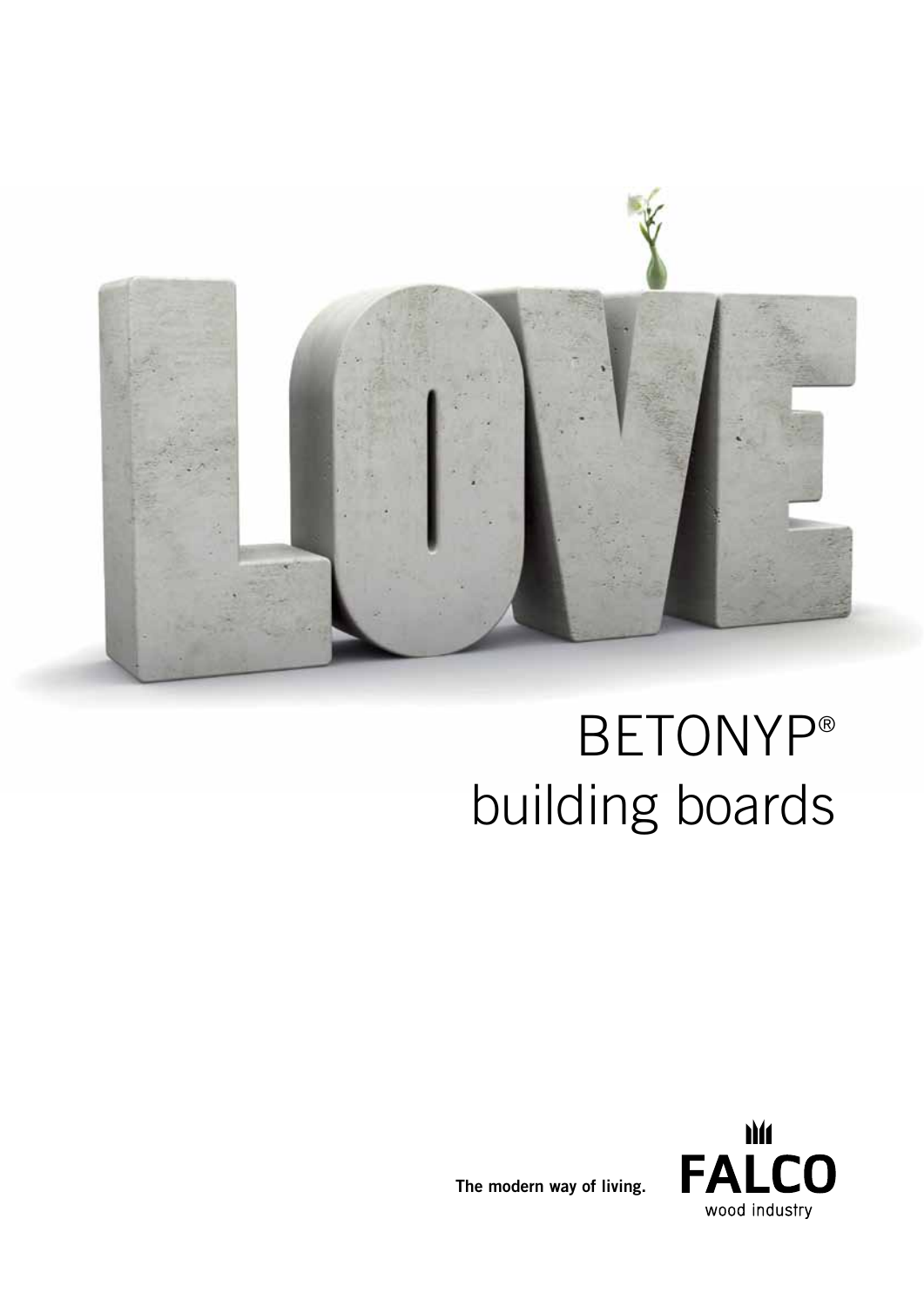## Tough for 30 years.

Healthy, debarked pine wood and cement: the raw materials used to produce one of our most successful products for more than three decades. Our cementbonded chipboard, called BETONYP®, is used where lightweight construction and facing elements require toughness and durability.

- • high abrasion and shock resistance
- moisture proof and frost resistant
- • fungal and insect resistant
- flame resistance and anti-combustion properties
- free of formaldehyde and asbestos
- easy processing and fixation
- extended durability
- • sustainable and recyclable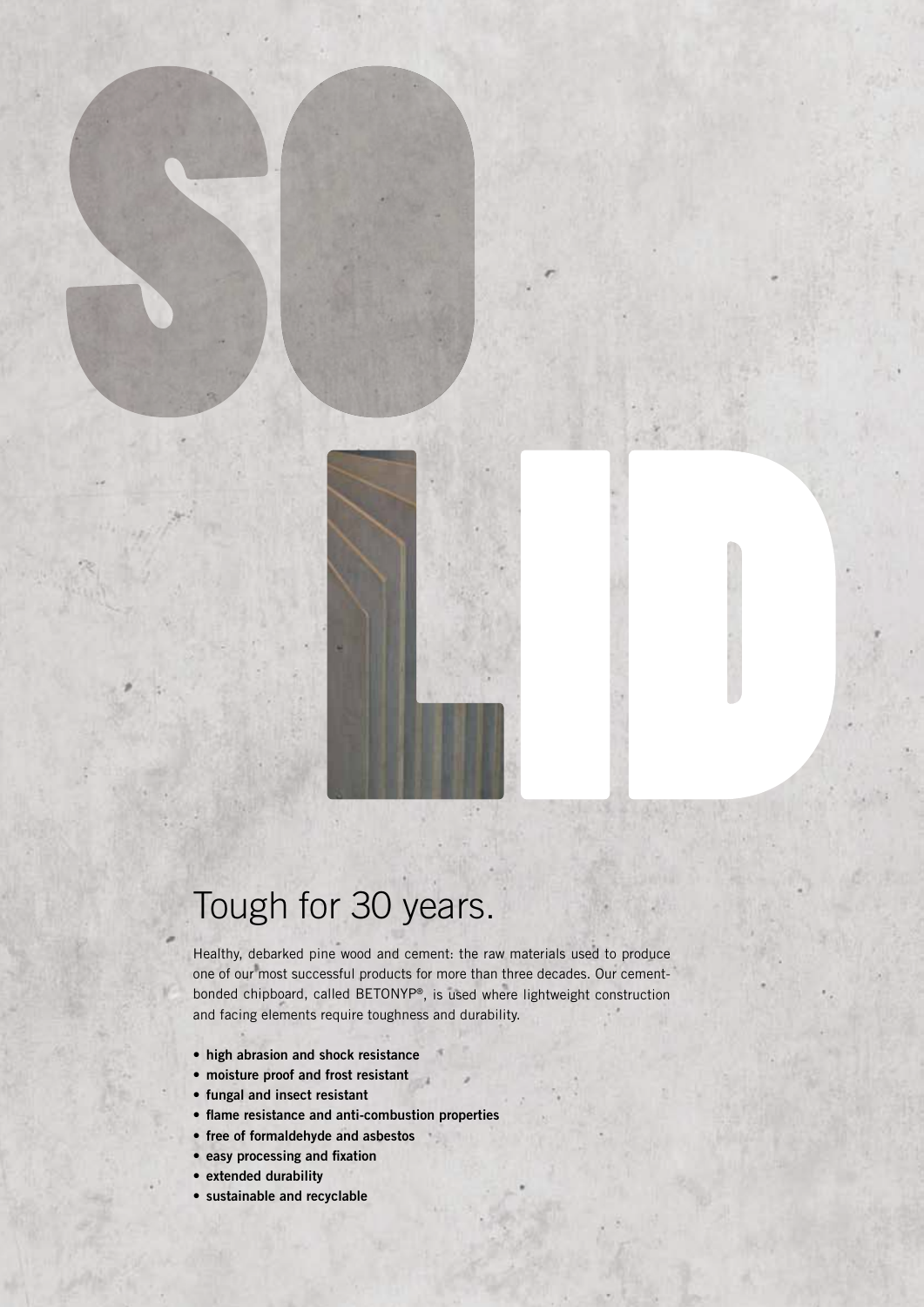### BETONYP® building boards

#### Cement-Bonded Chipboard

FALCO has produced cement-bonded chipboard since 1977. Pine wood, a sustainable timber source, is exclusively used for production.

#### Quality

- The product is CE certified
- Fire class B-s1, d0 (according to EN 13501-1)
- Once a year, the production process is reviewed by ÉMI (accredited Hungarian control institute for the building industry)



#### Technical and Mechanical Characteristics

Product quality according to technical data sheet, important parameters / values:

| Moisture content after acclimatisation                                                                                                                                                            | $6 - 12%$                           |  |  |  |
|---------------------------------------------------------------------------------------------------------------------------------------------------------------------------------------------------|-------------------------------------|--|--|--|
| Bending strength                                                                                                                                                                                  | 8-40 mm min. $9 \text{ N/mm}^2$     |  |  |  |
| Vertical tensile strength to the board                                                                                                                                                            | min. $0.5$ N/mm <sup>2</sup>        |  |  |  |
| Modulus of elasticity                                                                                                                                                                             | 4500 N/mm <sup>2</sup>              |  |  |  |
| Swelling                                                                                                                                                                                          | after 24 hours of soaking 1.5 %     |  |  |  |
| Dimensional change effected by the humidity<br>in longitudinal and lateral direction of the sheet<br>respectively at a temperature of 20°C upon relative<br>humidity increasing from 25 % to 85 % | max.: 0,3%                          |  |  |  |
| Thermal conductivity*                                                                                                                                                                             | $0.26$ W/mK                         |  |  |  |
| Steam diffusion resistance*                                                                                                                                                                       | 22.6                                |  |  |  |
| Air permeability*                                                                                                                                                                                 | $0.133$ I / min. m <sup>2</sup> Mpa |  |  |  |
| Frost resistance*                                                                                                                                                                                 | no visible transformation           |  |  |  |
| Sound absorption*                                                                                                                                                                                 | 30 dB with a 12 mm thick sheet      |  |  |  |
| Surface pH value*                                                                                                                                                                                 | 11                                  |  |  |  |

\* Values only for information

#### Formats

| Standard sizes (mm)  | 3200 x 1250, 2800 x 1250        |    |                 |    |                                                                                           |    |      |    |    |    |
|----------------------|---------------------------------|----|-----------------|----|-------------------------------------------------------------------------------------------|----|------|----|----|----|
| Standard widths (mm) | 8                               | 10 | 12 <sup>°</sup> | 14 | 16                                                                                        | 18 | 20 l | 24 | 28 | 40 |
| Size tolerance (mm)  | $\pm 0.7$                       |    |                 |    | $\pm 0.7$ $\pm 1.0$ $\pm 1.0$ $\pm 1.2$ $\pm 1.2$ $\pm 1.5$ $\pm 1.5$ $\pm 1.5$ $\pm 1.5$ |    |      |    |    |    |
| <b>Density</b>       | $1350 \pm 75$ kg/m <sup>3</sup> |    |                 |    |                                                                                           |    |      |    |    |    |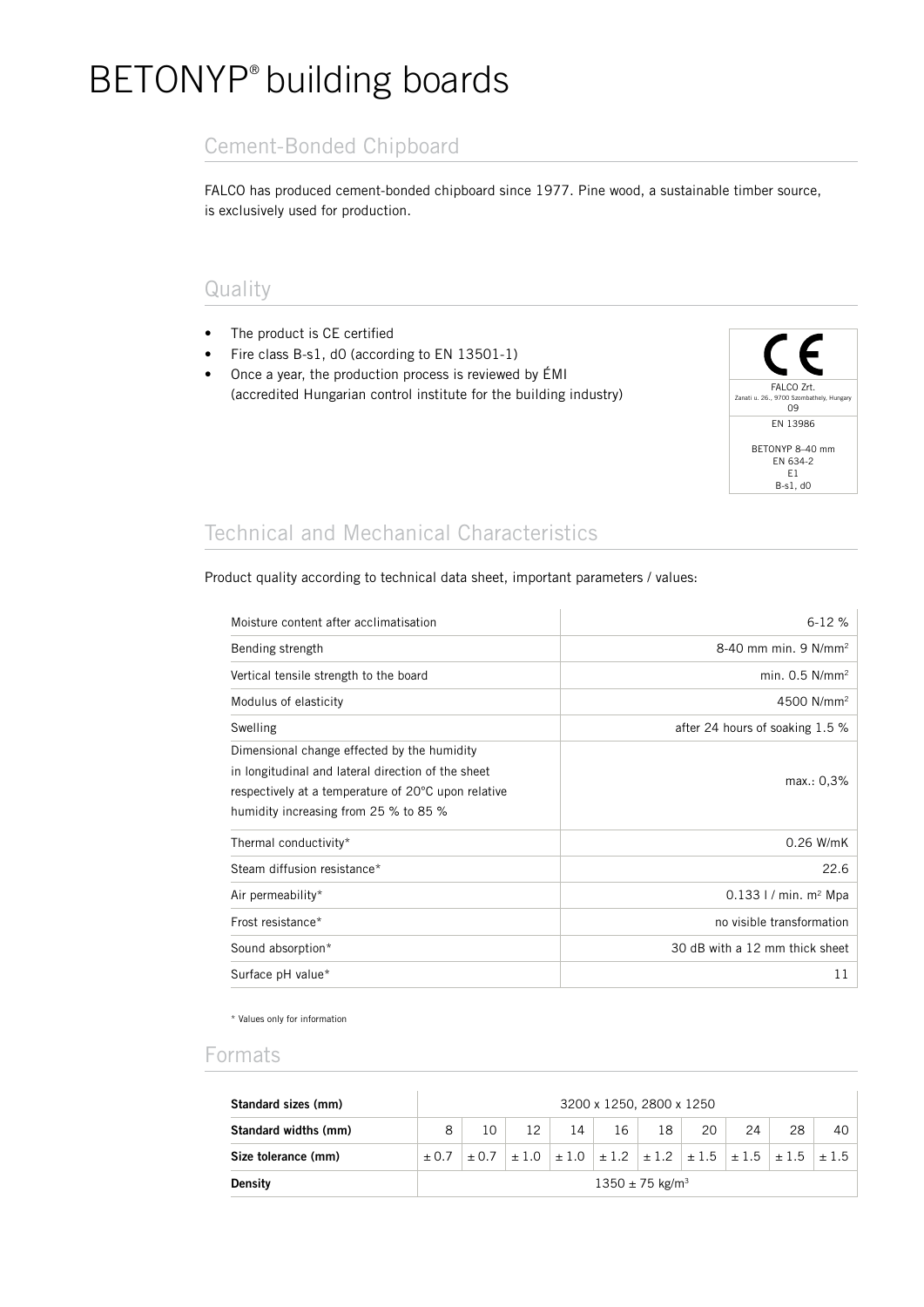### Fixing of the boards

- The cement-bonded chipboards can be fixed by pneumatic and manual nailing, spiral nailing, screwing and pneumatic clamping.
- The figure and the table show the required fixing distance for the most frequently applied board thicknesses.
- The fixing distances at corners are to be selected so that excessive weakening of cross-section may not occur.
- It is recommended to apply screwen fixing for boards with more than 16 mm thickness.
- It is required to use plated /corrosion resistant/ fasteners and fittings/zinc-plated, cadmiated etc./
- Proper support of boards should be provided during fixing for any assembly method.

#### Screwing:

With preboring. Bore diameter for nailing: D=0,8-1,1xDs Ds=diameter of screw.

Nailing:

Without preboring of boards with thickness under 10 mm. Above this thickness preboring of chipboards recommended. Bore diameter for nailing: D=0,8xDn Dn=diameter of nail shank.

Clamping:

Recommended for cement bonded chipboards with thickness under 12 mm only using clamps with legs of intermediate length and an approved clamping tool.

**Bonding:** 

Provides additional joint for nailing and clamping. Use of alkaline reaction adhesives recommended.





Required distances as a function of the most frequently used board thicknesses

| <b>Board thickness</b> | Fixing distance in mm on board edge |        |         |  |  |
|------------------------|-------------------------------------|--------|---------|--|--|
| (mm)                   | А                                   | B      |         |  |  |
| 8, 10, 12, 14          | $20 \text{ mm}$                     | 200 mm | 400 mm  |  |  |
| 16, 18, 20             | $25 \text{ mm}$                     | 300 mm | 600 mm  |  |  |
| 22, 24, 28             | $25 \text{ mm}$                     | 400 mm | 800 mm  |  |  |
| 40                     | 40 mm                               | 600 mm | 1200 mm |  |  |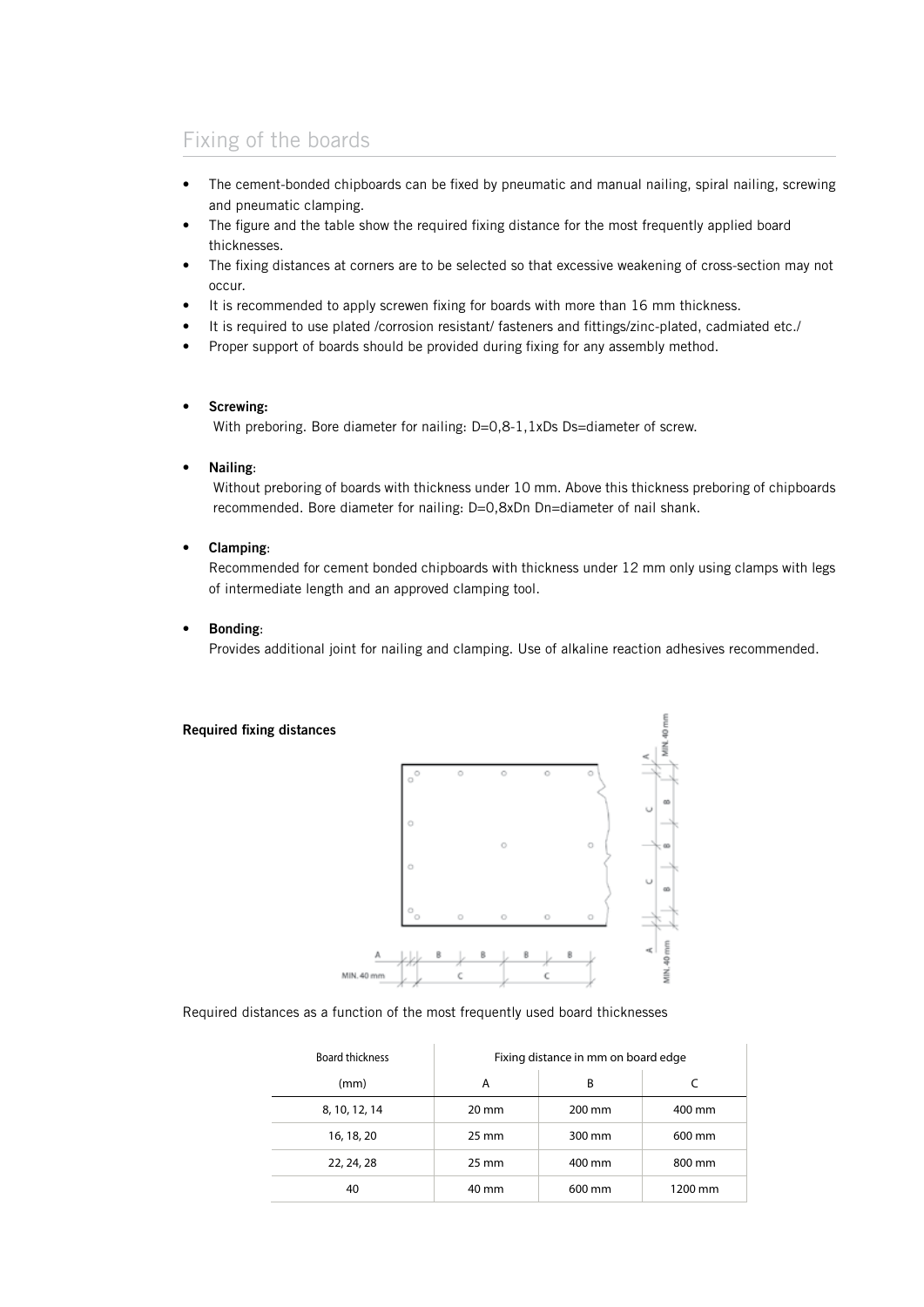#### Processing

#### Cutting to size

It is necessary to use fine toothed, hard-metal tipped saw blades, sharpened slightly to alternating angles. Setting of cutting depth: overhang of saw blade should only exceed overall thickness to an extent that requires minimal cutting.

#### **Drilling**

The use of H8S steel borer is recommended. A clean bore is produced by a high number of revolutions; pitting of the rear rim of the board can be avoided by using a hardwood pad.

**Milling** 

It is necessary to use hard metal tipped tools; it is recommended to work at medium cutting speed.

#### Application

- Facing elements, including but not limited to;
	- e.g. exterior facade cladding, false ceiling, interior space divider
- Auxiliary panel elements for lightweight and traditional construction systems,
	- e.g. interior space divider panels, ceiling and flooring elements, facing panels
- Shuttering elements
- The surface of the board is not homogeneous cement-gray colour. The application as a final product without surface treatment should be considered by the designer or the final user
- The movement of the boards caused by temperature and humidity change should be taken into consideration

| <b>Thickness</b> | Packaging       | 3200 x 1250 mm    |                   |                   | 2800 x 1250 mm    |
|------------------|-----------------|-------------------|-------------------|-------------------|-------------------|
| (mm)             | (pcs. / pallet) | (m <sup>2</sup> ) | (m <sup>3</sup> ) | (m <sup>2</sup> ) | (m <sup>3</sup> ) |
| 8                | 60              | 240               | 1.92              | 210               | 1.68              |
| 10               | 50              | 200               | 2.00              | 175               | 1.75              |
| 12               | 40              | 160               | 1.92              | 140               | 1.68              |
| 14               | 35              | 140               | 1.96              | 122               | 1.71              |
| 16               | 30              | 120               | 1.92              | 105               | 1.68              |
| 18               | 30              | 120               | 2.16              | 105               | 1.89              |
| 20               | 25              | 100               | 2.00              | 88                | 1.75              |
| 24               | 20              | 80                | 1.92              | 70                | 1.68              |
| 28               | 20              | 80                | 2.24              | 70                | 1.96              |
| 40               | 15              | 60                | 2.40              | 53                | 2.10              |

#### Product Range

BETONYP® products are also available cut-to-size.

#### Storage and Transportation

- Protect against damage, contamination and the impact of weather
- Protect the top board of an open pallet against heat
- Keep dry

#### Product Characteristics

- Moisture proof and frost resistant
- Fungal and insect resistant
- Flame resistance and anti-combustion properties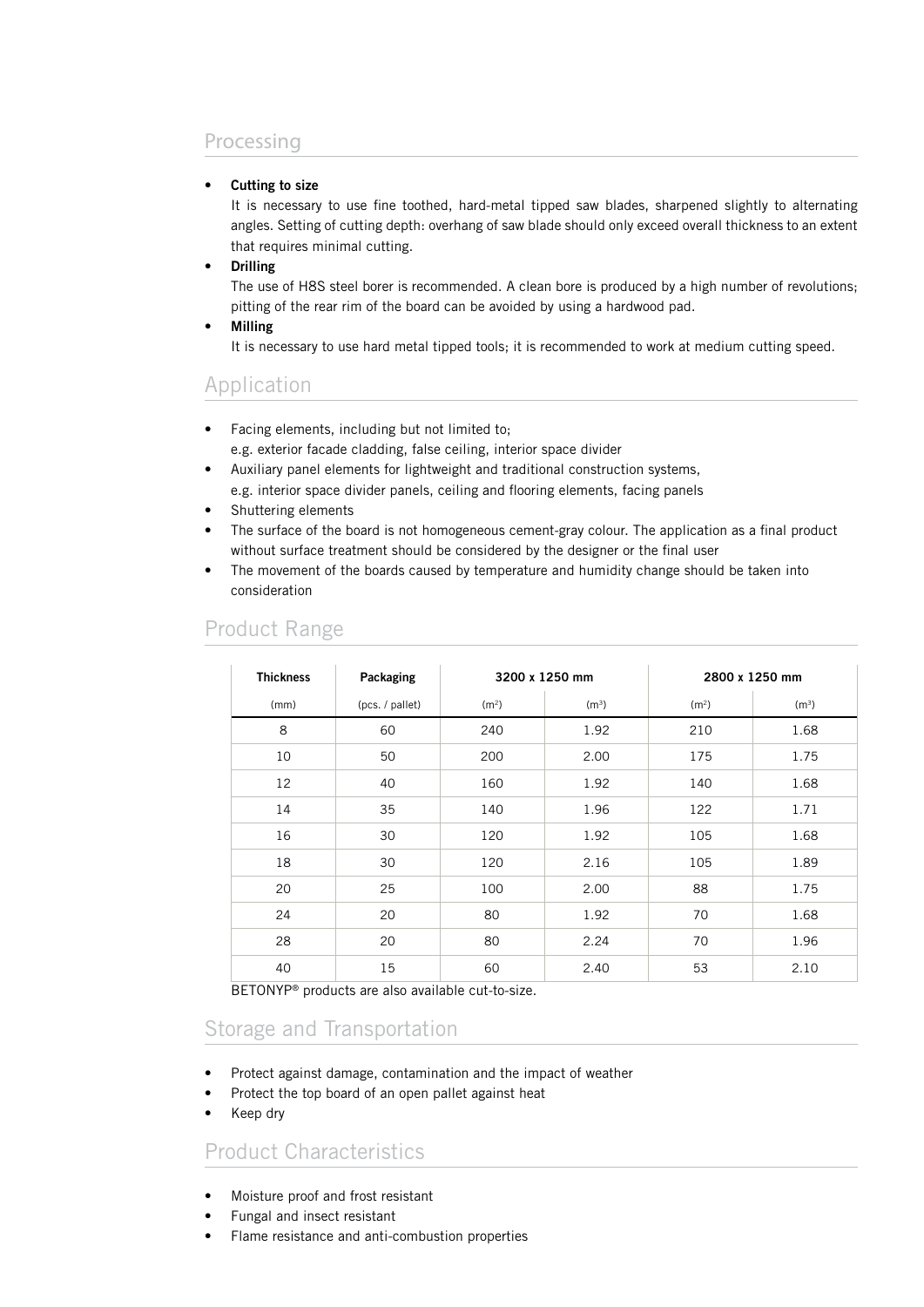## Design boards / Trends 2010/2011 / Worktops



Throughout Central and Eastern Europe, Falco provides a complete product range as a leading board manufacturer for the furniture and building industries. Take advantage of our know-how and experience in the production of high quality and sustainable wood based panel products.

We would be more than happy to discuss your requirements and any specific applications for our decorative design boards and worktops or All natural and Uni collections. Simply utilise the fax back form provided!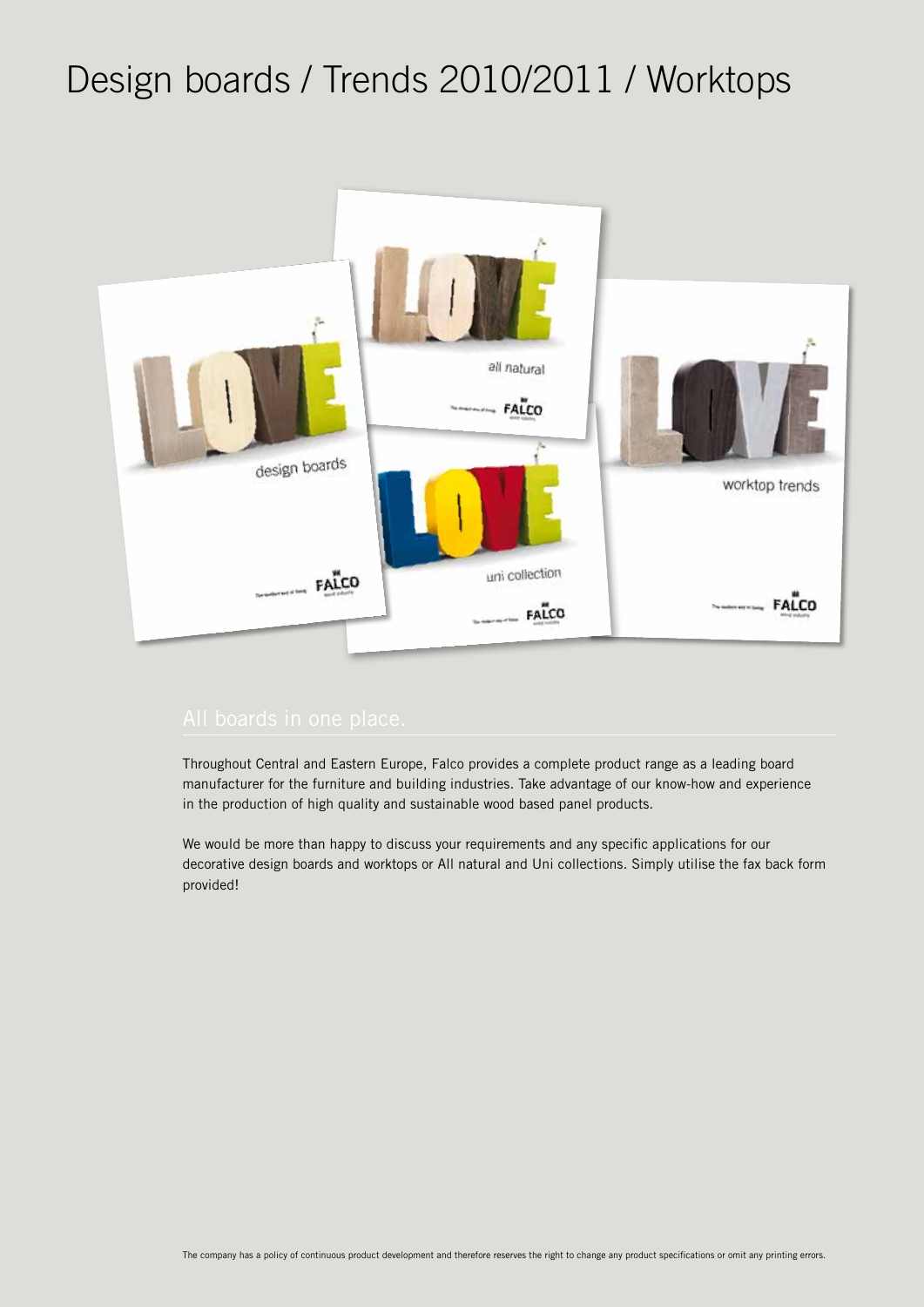FALCO FAX: +36 94 516-693



### Your board sample is only one fax away:

Simply photocopy this template, fill in the relevant data, and fax the completed form to the number provided above!

I would also like to receive information / brochures on (please check):

- **FALCO DESIGN BOARDS**
- **FALCO ALL NATURAL COLLECTION**
- **EXECO UNI COLLECTION**
- **FALCO WORKTOPS**
- A personal appointment with a FALCO sales representative: